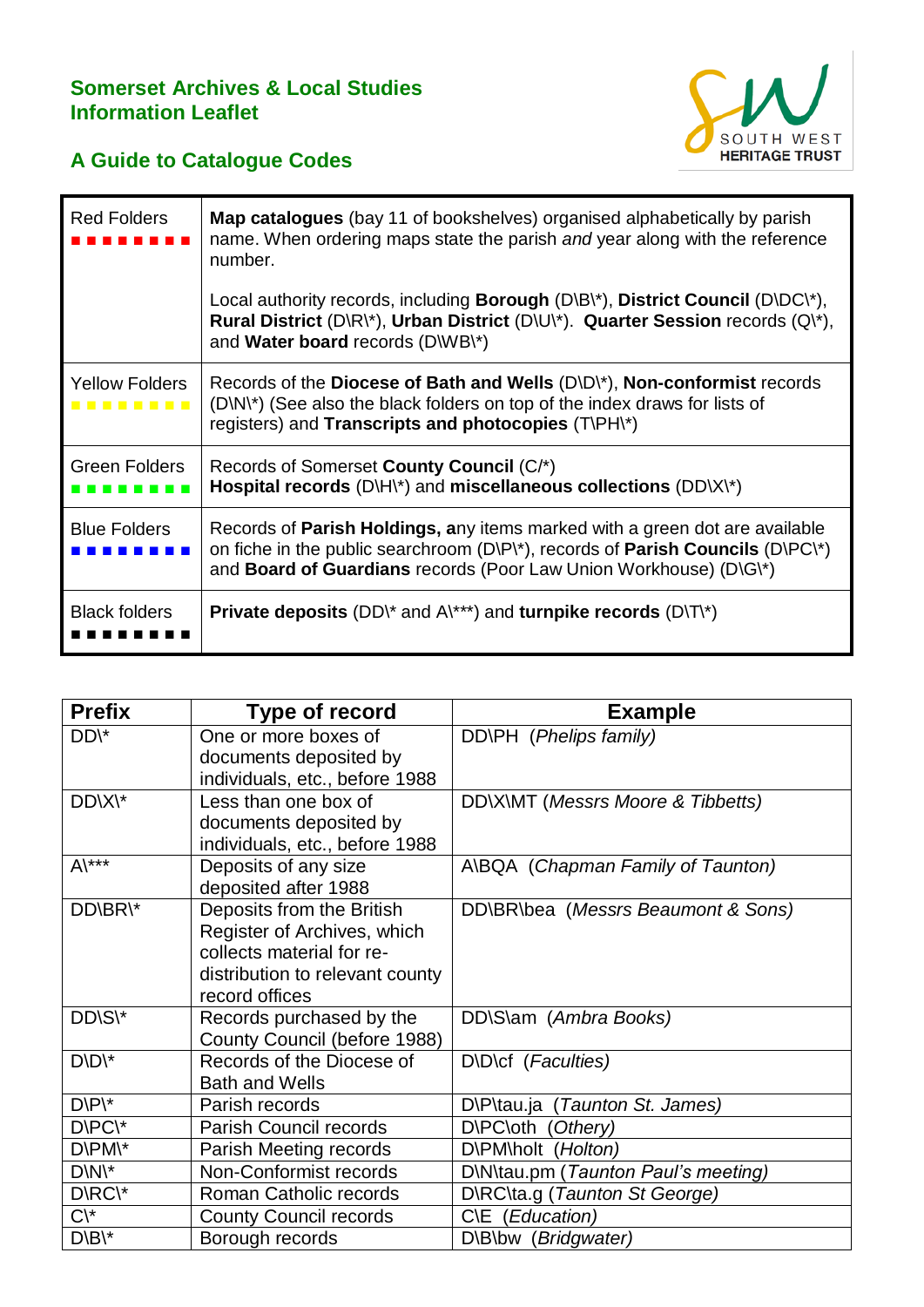| $D\setminus U$ <sup>*</sup>  | <b>Urban District Council</b>              | D\U\m (Minehead)                    |
|------------------------------|--------------------------------------------|-------------------------------------|
|                              | records                                    |                                     |
| $D\backslash R\backslash^*$  | <b>Rural District Council records</b>      | D\R\wls (Wells)                     |
| D\DC\*                       | <b>District Council records</b>            | D\DC\wans (Wansdyke)                |
| $D\backslash RA\backslash^*$ | <b>Somerset River Authority</b><br>records |                                     |
| D\WB\*                       | <b>Water Board records</b>                 | D\WB\t (Taunton Waterworks Company) |
| $D\backslash H\backslash^*$  | Hospital records                           | D\H\men (Mendip Hospital, Wells)    |
| $D\backslash G$ <sup>*</sup> | Poor Law Union records,                    | D\G\fr (Frome)                      |
|                              | including workhouse records                |                                     |
| $D\setminus T\setminus^*$    | <b>Turnpike Trust records</b>              | D\T\ba (Bath)                       |
| $Q \backslash^*$             | <b>Quarter Sessions records</b>            | Q\AG* (Gaols)                       |
| $D\backslash PS\backslash^*$ | <b>Petty Sessions records</b>              | D\PS\yeo (Yeovil)                   |
| T\PH\*                       | Copies of documents not                    | T\PH\hps (Hampshire Record Office)  |
|                              | held at the record office                  |                                     |
|                              | (before 1988)                              |                                     |
| $C\setminus CR$              | Coroners' records                          | C\CR\w (West Somerset)              |
| D\CC\*                       | <b>County Court records</b>                | D\CC\yeo (Yeovil)                   |

## **Examples of Collections**

| <b>Families</b>    |                                                         |
|--------------------|---------------------------------------------------------|
| <b>DD</b> AH       | <b>Acland Hood of Fairfield</b>                         |
| <b>DD</b> \DN      | Dickinson of Kingweston                                 |
| <b>DD\DRU</b>      | Herbert family of Pixton Park, Dulverton                |
| <b>DD</b> \HER     | <b>Herbert Family papers</b>                            |
| <b>DD</b> \HN      | Harbin of Newton Surmaville (later Bates-Harbin family) |
| <b>DD</b> NL       | Luttrell family of Dunster Castle                       |
| <b>DD</b> \MI      | Mildmay of Hazlegrove                                   |
| <b>DD\PH</b>       | <b>Phelips of Montacute</b>                             |
| <b>DD\PM</b>       | Portman of Orchard Portman                              |
| <b>DD\PO</b>       | Popham family                                           |
| DD\PT              | Poulett of Hinton St George                             |
| <b>DD</b> \SF      | Sanford of Nynehead                                     |
| <b>DD\SH</b>       | <b>Strachie of Sutton Court</b>                         |
| <b>DD\SP</b>       | Sheppard of Taunton                                     |
| <b>DD</b> \TB      | Trollope-Bellew of Crowcombe                            |
| DD\WH <sub>b</sub> | Walker-Heneage and Button families of Coker Court       |
| DD\WHh             | Helyar family of Coker Court                            |
| DD\WY              | Wyndham of Orchard Wyndham                              |

| <b>Societies</b>        |                                            |
|-------------------------|--------------------------------------------|
| <b>DD</b> <sub>GS</sub> | <b>Glastonbury Antiquarian Society</b>     |
| <b>DD\SAS</b>           | Somerset Archaeological Society (SAHNS)    |
| <b>DD</b> \SE           | <b>Trustees of Sexeys Hospital, Bruton</b> |
| <b>DDWI</b>             | Somerset Federation of WIs                 |

| <b>Religious</b> |                             |
|------------------|-----------------------------|
| <b>DD/CC</b>     | <b>Church Commissioners</b> |
|                  |                             |